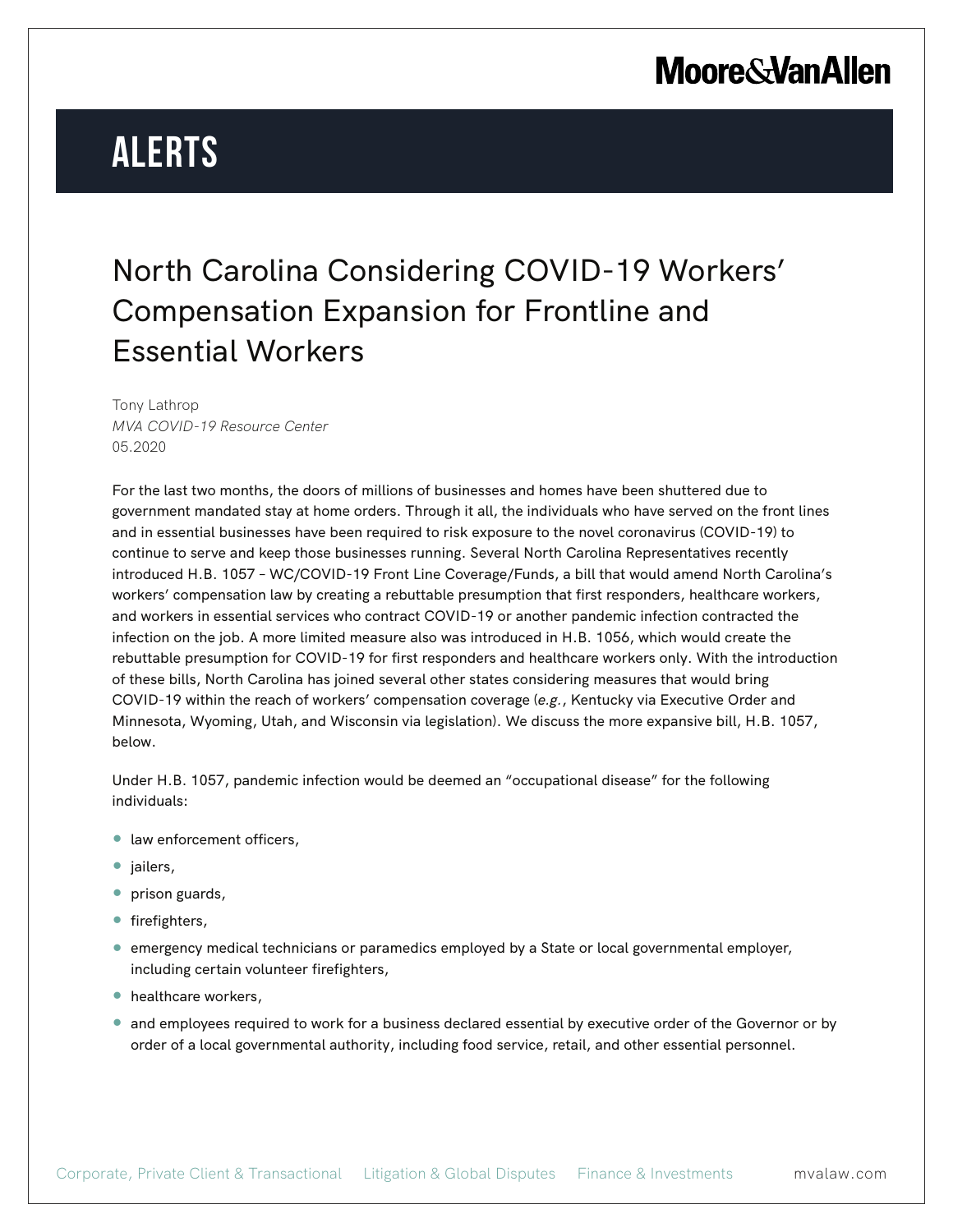## **Moore & Van Allen**

#### **North Carolina Considering COVID-19 Workers' Compensation Expansion for Frontline and Essential Workers**

For these "covered persons," it would be presumed that they contracted COVID-19 in the course of their employment, and they would thereby be eligible for workers' compensation. The presumption could only be rebutted "by clear and convincing evidence."

H.B. 1057 would put in place additional measures for state and local employees. According to the May 14<sup>th</sup> fiscal analysis of H.B. 1057, an estimated 26,200 State employees and 45,200 local employees would be considered a covered person. Local government employees who fall within the healthcare worker and first responder categories outlined above would have to be credited for sick or vacation leave taken to comply with a quarantine related to exposure to coronavirus. For State employees, a non-recurring allocation of \$5 million would be provided for the settlement of their COVID-related workers' compensation claims through the end of 2020. Any remaining funds could be used by the State to settle prior outstanding workers' compensation claims.

Although roughly 71,000 State and local government employees would be affected by H.B. 1057, the fiscal analysis assumes that the bill would have a "relatively minor negative impact on State and local governments if infection and death rates do not increase significantly," due to several factors. The bill is expected not to lead to high payments of additional wages based on benefits already in place for employees, in part due to recent state and federal COVID-related legislation and policies. For state employees, COVID-related testing and treatment already is being covered for free under the State health plan. Accordingly, the bill would not require any additional expenditures for a State employee's medical care. For local employees, the fiscal analysis reasons that there may be a negative impact on local governments for increased coverage of medical expenses under workers' compensation insurance, but a corresponding positive impact would be realized with respect to coverage under local governments' health insurance plans. "Increased workers' compensation medical care costs on local governments could result in negative claims experience as it relates to workers' compensation insurance. However, assuming the workers' compensation insurance covers the medical care costs for covered employees who contract a pandemic infection, a positive claims experience would be realized on the local governments' health insurance coverage." The "largest net fiscal impact" of H.B. 1057 on the State and local governments is anticipated to be generated by the workers' compensation death benefit. The analysis estimates that \$600,000 would be paid out for State employee deaths and \$900,000 to \$1.2 million for local employee deaths. The H.B. 1057 fiscal analysis refrained from offering a numerical fiscal impact estimate on State and local governments due to the uncertainties of COVID-19 and any future pandemics.

Efforts to quantify the effect of COVID-19 on workers' compensation in other states estimate the impact for those states could be in the billions of dollars. For example, a study conducted by the National Council on Compensation Insurance found that the effect of COVID-19 on workers compensation costs in the 38 states the agency serves could range from \$1 billion to \$80 billion. The Workers Compensation Insurance Rating Bureau of California found "that aid including a COVID-19 presumption for essential workers in the state could carry an annual price tag of as much as \$33.6 billion."

H.B. 1057 reportedly has increasing bipartisan support by North Carolina lawmakers, but the North Carolina Retail Merchants Association along with more than 20 business groups have expressed opposition to the bill, considering it "a fundamental threat to the continued viability of the workers compensation system in our